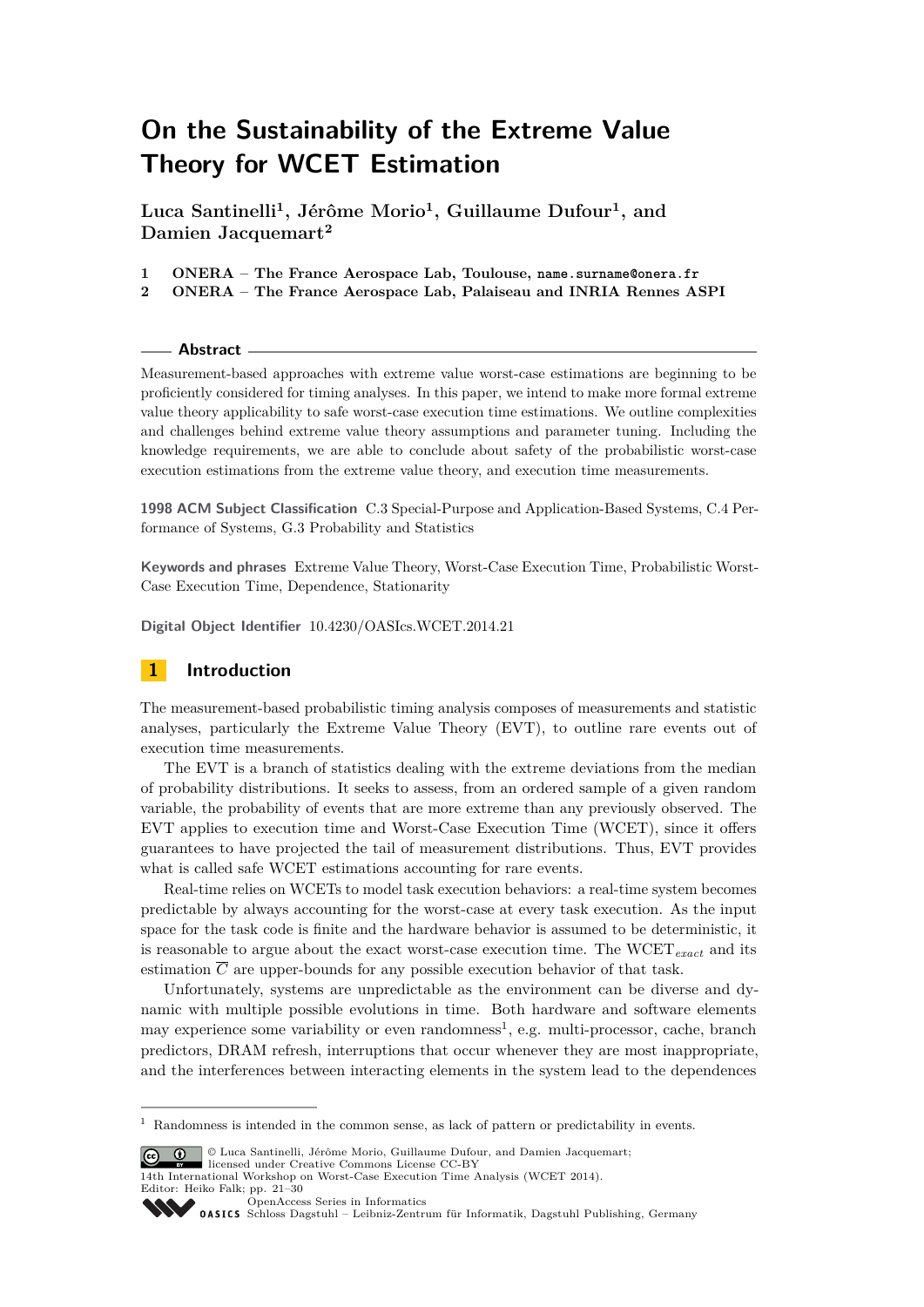## **22 On the Sustainability of the Extreme Value Theory for WCET Estimation**

that emphasize unpredictabilities and variability, [\[7\]](#page-9-1). WCET*exact* is in general unknown and potentially unknowable, and the estimation  $\overline{C}$  could be extremely pessimistic.

Probabilities could model system indeterminacy and unpredictabilities, capturing multiple behaviors with their frequencies of happening. Such a fine grained system probabilistic representation reduces the pessimism brought by deterministic models, where only the estimation of the worst-case is taken into account. Then, the challenge is to guarantee probabilistic estimations of worst-case execution time, and build with the probabilities a safe alternative to the deterministic real-time. The EVT has been recently applied with that purpose, but it is still far from accomplishing such job.

## **1.1 State of the Art**

A measurement-based approach to timing analysis implies a near-zero cost for system coding and modeling in order to get task execution time observations [\[2\]](#page-9-2). The problem consists of guaranteeing the coverage of all the possible execution conditions and obtaining reliable WCET estimations.

Ensuring exhaustive execution condition coverage requires knowledge of the system, slightly reducing the advantage of measurement-based approaches with respect to static timing analysis approaches [\[14\]](#page-9-3). Even if the worst-case execution time is computed using test generation techniques which ensure feasible path coverage, usual assumptions reduce the input set variability. This fact decreases complexity, but demands an improved system model to identify the worst-case execution condition.

More "analytical" approaches to measurement-based timing analysis, make use of the statistics of extremes [\[8,](#page-9-4) [9\]](#page-9-5) to construct predicted WCETs. In particular, recent works have re-formalized the application of EVT to the WCET problem  $[2, 1]$  $[2, 1]$  $[2, 1]$  by making use of an ad-hoc probabilistic hardware architecture. Those approaches are able to guarantee accurate probabilistic WCET estimations from measured execution time distributions.

**Contributions.** In this article, we intend to show challenges and possibilities applying the EVT to the task execution problem. Thus, we present the EVT resulting distribution for different system conditions and parameters. Besides, we aim at continuing the discussion around claimed robustness of the extreme value theory in terms of the guarantees it offers to the probabilistic worst-case execution time estimation.

The idea of this work is to present some results from a set of experiments to show: i) the impact of EVT parameters on the resulting worst-case execution time distributions; ii) the differences between block maxima EVT and peak over threshold EVT, the two approaches to EVT; iii) a qualitative evaluation of the EVT robustness. We focus on the required EVT hypotheses and their impact on the resulting pWCET estimations. The whole statistical analysis framework is to begin a complete and formal discussion about EVT sustainability to the execution time problem.

**Data Setup.** For our tests we make use of real traces taken from an Intel(R) Xeon(R) E5620 2.4 GHz dual socket, each socket with four cores and three levels of cache. The schedMcore<sup>[2](#page-1-0)</sup> runtime support and Linux Trace Toolkit new generation (LTTNG) tracing framework are applied to guarantee real-time execution and extract accurate execution time measurements. The task implementations considered are single-path and multi-path tasks from the Mälardelen benchmark suite<sup>[3](#page-1-1)</sup>. Out of them we extract the execution time measurements as traces called "single-path" and "multi-path", respectively.

<span id="page-1-0"></span> $^2$  <https://forge.onera.fr/projects/schedmcore>

<span id="page-1-1"></span><sup>3</sup> <http://www.mrtc.mdh.se/projects/wcet>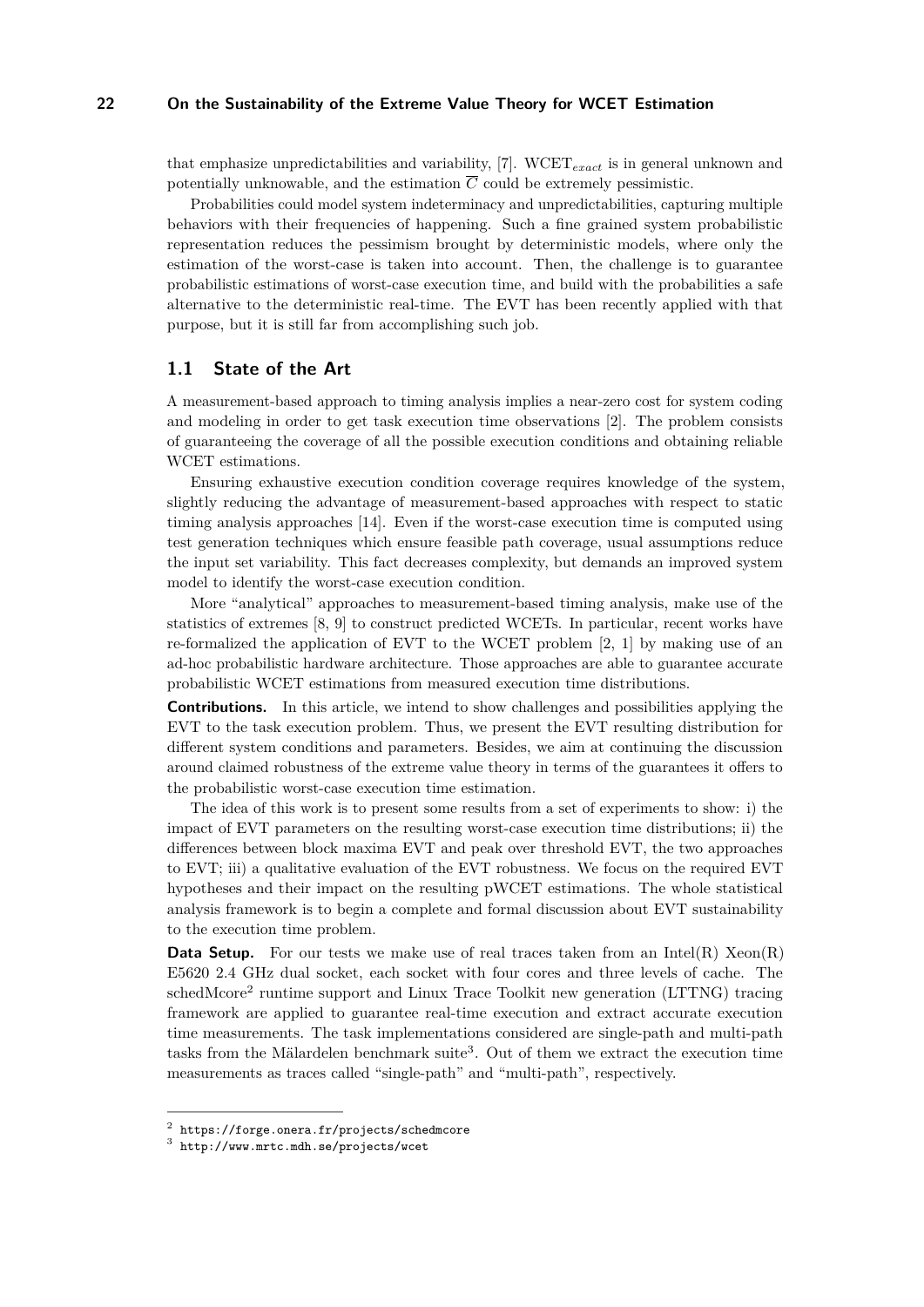Furthermore, we apply two artificial execution time random distributions as the normal distribution and a multi-modal distribution (obtained from 3 normal random variables combined). They are considered to compare results with realistic measurements. All the execution time are in *nsec*, and the number of observations is 100000 per trace.

## **2 Probabilistic Timing Analysis**

Execution Time Profiles (ETPs)  $\mathcal C$  are measured execution time distributions.<sup>[4](#page-2-0)</sup>  $\mathcal C$  are empirical distributions that lack of completion and coverage, which means that from the ETPs it is not possible to conclude about worst-case execution time. Nonetheless, ETPs are important to investigate in order to derive execution pattern/trends from which define worst-case execution conditions, and then worst-case execution times.

## **2.1 Probabilistic Worst-Case Execution Time**

Statistical estimations of the worst-case execution time induce the notion of probabilistic WCET (pWCET), alternative to the deterministic WCET. pWCET is as distributions of WCET values  $C_j$ , each of them with associated a probability  $p_j$  of being WCET,  $C =$ 

 $\int$  *C<sub>j</sub>*  $p_j = P\{\mathcal{C} = C_j\}$  $\setminus$ *j*∈{1*,*··· *,J*} ;  $p_j$  is the probability that  $C_j$  is an upper-bounds of the task execution time. The following is a possible definition of pWCET.

 $\triangleright$  **Definition 1** (probabilistic Worst-Case Execution Time). Given  $\mathcal{C}_k$  the distribution of execution time measured in a certain configuration/condition *k*. The probabilistic Worst-Case Execution Time distribution  $\mathcal{C}^*$  of a task is a tight upper bound on the execution time  $\mathcal{C}_k$  of all possible execution conditions. Hence, ∀*k*,  $\mathcal{C}^* \succeq \mathcal{C}_k$ .<sup>[5](#page-2-1)</sup>

The exact pWCET  $\overline{C}^*$  would be the tightest upper bound to any  $\mathcal{C}_k$ ,  $\mathcal{C}^* \succeq \overline{C}^* \succeq \mathcal{C}_k$ ,  $\forall k$ .

The probabilistic worst-case execution time can also be defined from the exceeding thresholds and the 1-Cumulative Distribution Function (1-CDF) representation. Given a probability of exceedence  $p^*$ , the value  $C^*$  is the worst-case execution time such that  $P\{\mathcal{C}^* \geq C^*\} \leq p^*$ . Alternative to the pWCET distribution, we can call minimum probabilistic worst-case execution time the tuple  $\langle C^*, p^* \rangle$ . In real-time and certification issues, safety is validated with exceedence probability smaller than  $10^{-9}$ . We consider that threshold and define the pWCET as  $\langle C^*, 10^{-9} \rangle$ , although the following reasoning is open to any threshold.

A pWCET estimation  $\mathcal{C}^*$ , in order to be safe, has to be greater than or equal to the exact pWCET, which is unknown, and any measurement  $\mathcal{C}_k$ . A distribution  $\mathcal{C}^*$  is greater than or equal to a distribution  $\mathcal{C}_k$  iff  $P\{\mathcal{C}^* \leq c\} \leq P\{\mathcal{C}_k \leq c\}$  for any *c* and the two random variables are not identically distributed (two different distributions). For the  $\langle C^*, 10^{-9} \rangle$  estimation, we say that it is safe if for each pWCET  $\langle C, p \rangle$ , including the exact one, for all  $C \geq C^*$ ,  $p \leq 10^{-9}$ .

## **2.2 Extreme Value Theory**

The extreme value theory is a branch of statistics dealing with the extreme deviations from the median of probability distributions. It seeks assessing, from a given ordered sample of

<span id="page-2-0"></span><sup>&</sup>lt;sup>4</sup> We use calligraphic letters to represent probability distributions; non calligraphic letters are for single values.

<span id="page-2-1"></span><sup>5</sup> Total ordering of distributions is guaranteed by comparing distribution probabilities. Thus a distribution  $\mathcal{C}_i$  is greater than or equal to a distribution  $\mathcal{C}_j$ ,  $\mathcal{C}_i \succeq \mathcal{C}_j$ , iff  $P\{\mathcal{C}_i \leq c\} \leq P\{\mathcal{C}_j \leq c\}$ , for every  $c$ .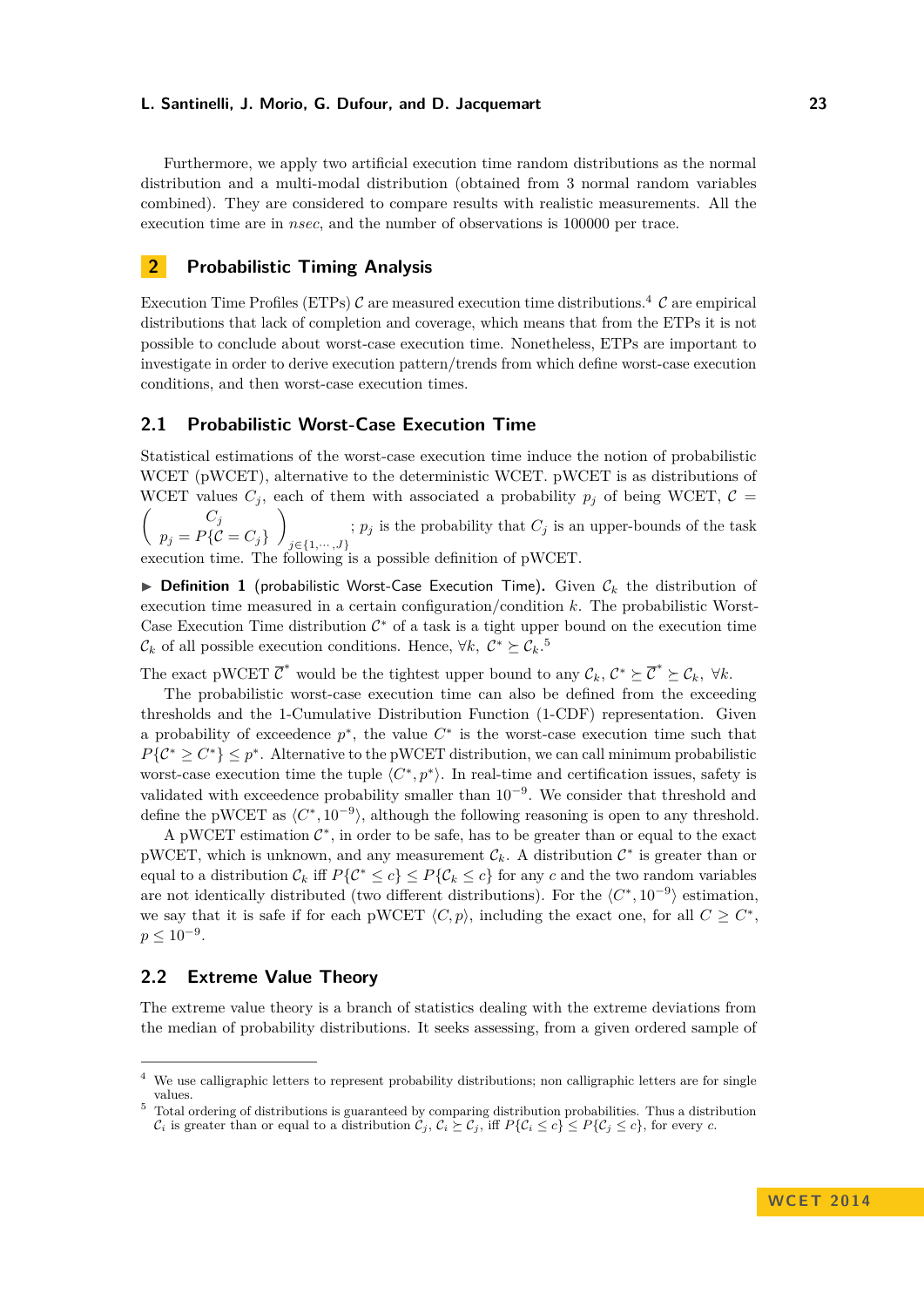<span id="page-3-0"></span>

**Figure 1** EVT applied to different cases.

a random variable, the probability of events that are more extreme than any previously observed. The EVT allows to estimate tails of distributions and thus explores rare events, where the WCET and its probabilistic version pWCET should lie. Two are the EVT approaches possible: Block Maxima (BM) and Peak over Threshold (PoT). The safety of the statistical pWCET estimation through EVT has always been referred to the independence and identical distribution (i.i.d.) hypotheses. If both are verified, then the EVT distribution tail projection can be considered as a safe pWCET estimation. Along this paper we discuss those assumptions and extend them.

Figure [1](#page-3-0) shows the tail projection effect of the EVT once applied to measured distributions. With the 1-CDF representation we appreciate not strong difference between the measurements distributions and the EVT distributions. For the scope of the paper, this is what we call accuracy of the EVT estimations.

## **2.2.1 Law of sample maxima – Block maxima approach**

EVT is notably very useful when one has to work with only a fixed set of data (measurements/observations), not having other info outside those observed. Consequently it is assumed in the following that a set of i.i.d. samples  $X_1, \ldots, X_N$  of a time series  $(X_t)_{t>0}$  (equivalently as distribution X being the samples from distributions<sup>[6](#page-3-1)</sup>) is available. The associated ordered sample set is defined with  $X_{(1)}, \ldots, X_{(N)}$ . EVT enables to estimate for some thresholds *S* the probability  $P\{(X_t)_{t>0} > S\}.$ 

The main result of EVT [\[5\]](#page-9-7), is that the maxima of an i.i.d. sequence converges to a Generalized Extreme Value (GEV) distribution  $G_{\xi}$  under some general conditions, which admits a generic Cumulative Distribution Function (CDF)  $\mathcal{G}_{\xi}(x)$ . GEV distributions are composed of three distinct types, characterized by  $\xi = 0$ ,  $\xi > 0$  and  $\xi < 0$  that correspond to the Gumbel, Fréchet and Weibull distributions respectively. Let us define  $G$ , the CDF of the i.i.d. samples  $X_{(1)}, \ldots, X_{(N)}$ .

**Theorem 2.** Suppose there exist  $a_N$  and  $b_N$ , with  $a_N > 0$  such that, for all  $y \in \mathbb{R}$  $P\left\{\frac{\mathcal{X}_{(N)}-b_N}{a_N}\right\}$  $\left\{\frac{y_1-b_N}{a_N} \leq y\right\} = \mathcal{G}^N(a_Ny+b_N) \stackrel{N\to\infty}{\longrightarrow} \mathcal{G}(y)$ , where  $\mathcal G$  *is a non degenerate CDF, then*  $\mathcal G$  *is a*  $\hat{G}EV$  distribution  $\mathcal{G}_{\xi}$ . In this case, one denotes  $\mathcal{G} \in MDA(\xi)$  (MDA = Maximum Domain *of Attraction).*

Unless samples of maxima are directly available, it is then required to group the samples  $X_{(1)}, \ldots, X_{(N)}$  into blocks and fit the GEV using the maximum of each block. While the  $a_N$  and  $b_N$  distribution parameters are found by best fitting the input trace of events, the grouping into block maximum is somewhat an arbitrary parameter. Although all three

<span id="page-3-1"></span><sup>6</sup> A sample, equivalently an observation, comes from a distribution, thus the representation as calligraphic or non-calligraphic letters are equivalent.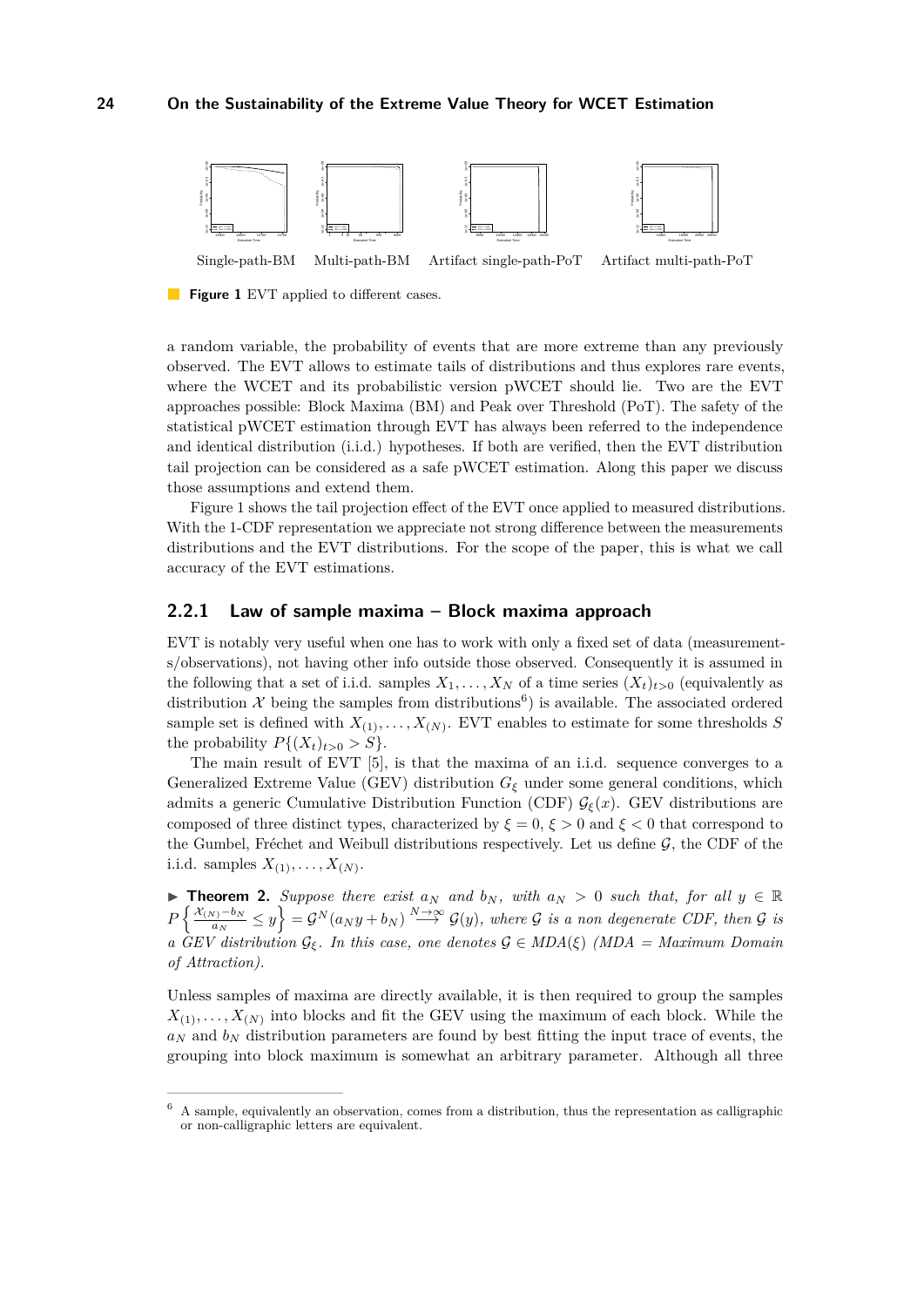parameters are influent, we focus on the block size, named *b* from now on, to show the impact that it has on the EVT pWCET estimation.

## **2.2.2 Peak over threshold approach**

Instead of grouping the samples into block maxima, PoT considers the largest samples *X<sup>i</sup>* to estimate the probability  $P\{X > S\}$ . The link between EVT and the distribution of a threshold exceedence is firstly described in [\[13\]](#page-9-8). The following theorem can be obtained:

<span id="page-4-0"></span> $\triangleright$  **Theorem 3.** Let us assume that the distribution function G of i.i.d. samples  $X_1, \ldots, X_N$ *is continuous. Set*  $y^* = \sup\{y, \mathcal{G}(y) < 1\} = \inf\{y, \mathcal{G}(y) = 1\}$ . Then, the next two assertions *are equivalent: a)*  $G \in MDA(\xi)$ *, and b) there exists a positive and measurable function*  $u \mapsto \beta(u)$  such that  $\lim_{u \to y^*} \sup_{0 < y < y^* - u} |\mathcal{G}^u(y) - \mathcal{H}_{\xi,\beta(u)}(y)| = 0$ .  $\mathcal{G}^u(y) = P\{\mathcal{X} - u \leq y | \mathcal{X} > u\},$ *and*  $\mathcal{H}_{\xi,\beta(u)}$  *is the CDF of a generalized Pareto distribution (GPD) with shape parameter*  $\xi$ *and scale parameter*  $\beta(u)$ *.* 

The expression of the GPD distribution function  $\mathcal{H}_{\xi,\beta}(x)$  depends on both  $\xi$  and  $\beta$ .

Theorem [3](#page-4-0) is in fact useful to estimate a probability of exceedance  $P(X > S)$  since it can be rewritten as  $P\{\mathcal{X} > S\} = P\{\mathcal{X} > S | \mathcal{X} > u\} \cdot P\{\mathcal{X} > u\}$ , for  $S > u$ . A natural estimate of  $P\{\mathcal{X} > u\}$  is given by the empirical mean  $\hat{P}^{MC}\{\mathcal{X} > u\} = \frac{1}{2}$  $\frac{1}{N} \sum_{i=1}^{N} \mathbf{1}_{X_i > u}$ , from the Monte Carlo method (MC). With the Theorem [3](#page-4-0) and for significant value of *u*, one obtains  $\hat{P}\{\mathcal{X} > S | \mathcal{X} > u\} = 1 - \mathcal{H}_{\xi, \beta(u)}(S - u)$ . The estimate of  $P\{\mathcal{X} > S\}$  is then built with  $\hat{P}^{POT}\{\mathcal{X} > S\} = \left(\frac{1}{N}\right)$  $\frac{1}{N} \sum_{i=1}^{N} \mathbf{1}_{X_i > u} \bigg) \cdot (1 - \mathcal{H}_{\xi, \beta(u)}(S - u)).$ 

The parameter *u* can be selected arbitrarily, as it affects the accuracy as well as safety of the EVT PoT estimation.

# **3 Extreme Value Theory applicability**

First we describe what is the independence we are looking for in order to apply the EVT, then we extend it to other conditions. The meaning of independence we are looking for is whether individual observations within the same execution trace are correlated with each other or not. Knowing one observation tells you something about another, in which case they are dependent; knowing one observation tells you nothing about another, in which case they are independent. In this section we investigate deeply stationarity and independences/dependences for execution time traces.

The independence is not a necessary hypothesis for the EVT, since Leadbetter et al. [\[11\]](#page-9-9) and Hsing [\[10\]](#page-9-10) developed EVT for stationary weakly dependent time series. Those two references also establish statistical tools for that situation. For independent but not identically distributed random variables, a basic probabilistic result is in Mejzler [\[12\]](#page-9-11). In our EVT investigation, we start considering and supporting less constraining hypotheses than independence, such as stationarity and extremal dependences. We present tests to verify them and the guarantees that can be provided to the results of the extreme value theory with such assumptions.

## **3.1 Stationarity**

Given execution time data sets, to verify stationarity the autocorrelation can be computed with lag plots, or turning point test can be performed. These are to model the relationship that exists between measured observations.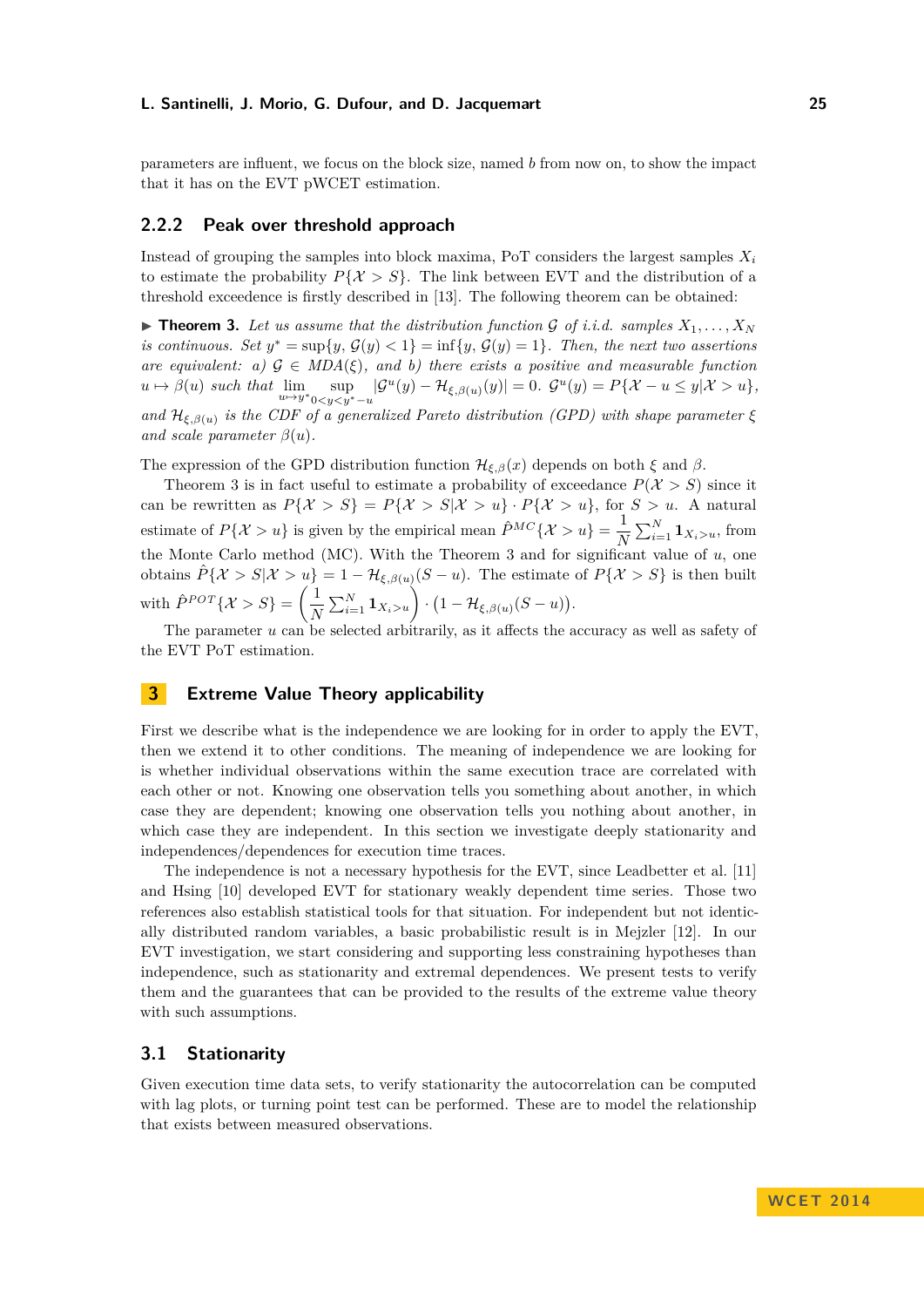## **26 On the Sustainability of the Extreme Value Theory for WCET Estimation**

|                     | runs test | Kolmogorov-Smirnov test | autoregressive | Ljung-Box test |
|---------------------|-----------|-------------------------|----------------|----------------|
| $single-path$       | 0.506     | 0.02804                 | AR(1)          | 0.07153        |
| $multi-path$        | 0.6832    | 0.5434                  | AR(7)          | 0.2169         |
| normal mono-variate | 0.5755    | 0.8222                  | AR(0)          | 0.4593         |
| $multi-variate$     | 0.729     | 0.4653                  | AR(0)          | 0.9825         |

<span id="page-5-0"></span>**Table 1** Independence, stationarity and identical distribution tests.

Hypothesis testing means deciding, from a number of observations, whether one should consider a property to be true or not. The resulting *ρ*-value tells whether accept or reject the null hypothesis *H*<sub>0</sub>. Normally,  $ρ > 0.05$  validates the null *H*<sub>0</sub>, while  $ρ \leq 0.05$  rejects *H*<sub>0</sub>, thus validates the alternative  $H_1$ .

With no mean of formalism, a process is stationary if its mean, variance and autocovariance structure do not change over time. An autoregressive (AR) model is a representation of type for random process: i) *AR*(0) denotes the sequence of observations without dependence white noise, ii)  $AR(1)$  is process with a positive  $\varphi$  parameter where only the previous observation in the process and the noise term contribute to the output, and so on. We make also use of the Ljung-Box (LB) test, which examines whether there is significant evidence for non-zero correlations between lags. Large *ρ*-values from the LB test suggest that the series is not stationary, thus there is no trend between consecutive observations; this would support independence.

A test applied in [\[2\]](#page-9-2) aims at proving that samples are independent by looking for randomness. This is called runs test, or Wald Wolfowitz test, where randomness is sought within the observed data series by examining the frequency of "runs"; a "run" is a series of similar responses. Furthermore, we consider the Kolmogorov-Smirnov (KS) test to verify the identical distribution hypothesis and check if the observations follow the same distribution.

Table [1](#page-5-0) describes the hypothesis verification tests and their results with respect to the input measurements. For runs test, KS test and LB test, results are given as *ρ*-value. Noticeably, real execution traces are independent (single-path) or stationary (multi-path). The EVT can be applied to real cases, since their randomicity is enough for the EVT application. This means that there would not be the need for extra randomicity, as for example with random replacement cache policies, [\[2,](#page-9-2) [1\]](#page-9-6).

## **3.2 Dependence of the extreme samples**

While showing that just stationarity is needed to apply EVT, we can still get independence as far as extreme samples are concerned. Indeed, EVT can still be applied on time series with temporal dependence if the extreme samples are sufficiently separated in time. In that case, extreme samples can be considered as independent. To estimate the dependence level of extreme samples, it can be interesting to compute the extremogram of the samples.

An extremogram is a measure of extremal dependence for time series measurement [\[3\]](#page-9-12). Contrary to the usual methods for characterizing the dependence of samples, it only focuses on their extreme values. Let us firstly consider the theoretical definition of an extremogram.

The extremogram  $\rho(h)$  of a stationary time series  $(X_t)_{t\geq 0}$  is defined by:  $\rho(h)$  =  $\lim_{n\to+\infty}\frac{P\{\mathcal{X}_0>a_n,\mathcal{X}_h>a_n\}}{P\{\mathcal{X}>a_n\}}$  $P\{X>a_n, X_h>a_n\}$ , with  $a_n$  a sequence such that  $P\{|\mathcal{X}| > a_n\} \approx n^{-1}$ . The variable *h* can be seen as a correlation length.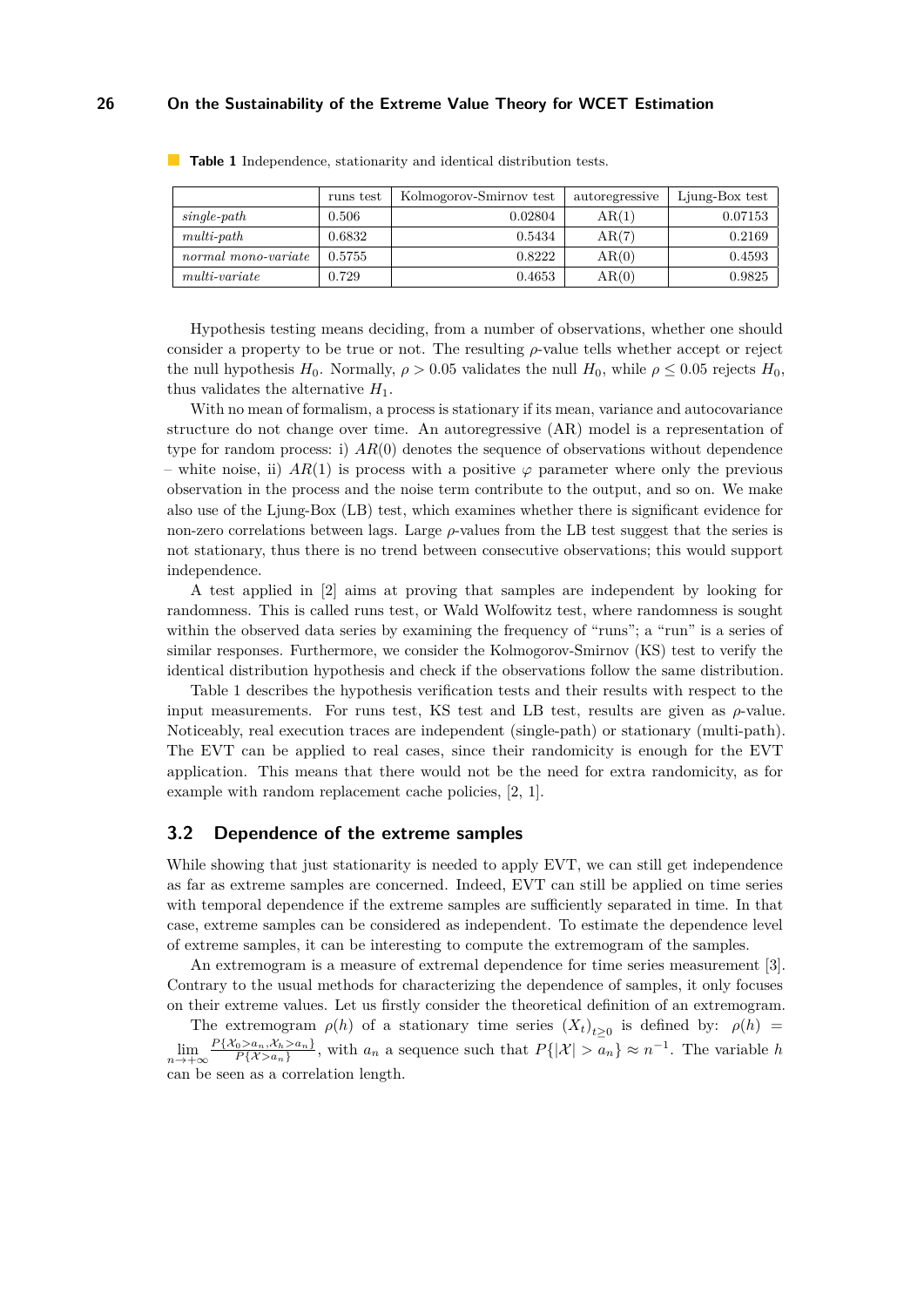

a) Single-path time series b) Multi-path time series

<span id="page-6-0"></span>**Figure 2** Extremogram of single-path time series and multi-path time series examples.

In practice, if one assumes that the consecutive samples  $(X_t)_{1 \le t \le N}$  are available, an estimator  $\hat{\rho}(h)$  of the extremogram  $\rho(h)$  has been proposed as  $\hat{\rho}(h) = \frac{\sum_{t=1}^{N-h} 1}{\sum_{t=1}^{N}}$  $\sum$  $\frac{X_{t}^{(X_{t}>a, X_{t+h}>a)}}{X_{t}>a},$ where  $\mathbf{1}_{(X_t > a, X_{t+h} > a)}$  is equal to 1 if  $(X_t > a, X_{t+h} > a)$  and 0 otherwise. The threshold *a* is experimentally set as the 0*.*98-quantile of the samples.

Several remarks can be made on the estimator  $\hat{\rho}(h)$ . Firstly, this estimator varies between 0 and 1. When  $\hat{\rho}(h) \longrightarrow 1$ , the extremal samples are highly correlated. In that case, group of consecutive extremal samples can be observed in time. De-clustering algorithm is then often required in order to apply safely EVT [\[6\]](#page-9-13). When  $\hat{\rho}(h) \longrightarrow 0$ , the extremal samples are uncorrelated and can arise as individual sample in the time series. EVT can then be applied with more confidence.

Figure [2](#page-6-0) shows the extremogram to single- and multi-path cases. The extreme samples of these 2 time series have a limited correlation,  $\hat{\rho}(h) < 0.1$ , and de-clustering is not required.

# **4 Extreme Value Theory approaches**

The idea behind the EVT is close to a black box approach which is applied to avoid knowledge of the system, thus overcoming the complexity that today's systems have. The advantage that EVT offers to pWCET estimation is about the relatively small cost and good accuracy of the pWCET estimations. Unfortunately there exists complexity due to parameter selection. Indeed, in both BM and PoT cases, there are parameters to be defined (respectively *b* and *u*), and their impact to the resulting pWCET has to be considered. In this section we depict the differences that exist between the two forms of EVT applied to task execution time.

## **4.1 EVT parameters**

To evaluate the impact of block size and threshold parameters we apply EVT by changing those parameters within a certain range. For BM, the size of the blocks *b* is such that  $b \in \{5, 10, 20, 50, 100, 200\}$ . For PoT, the thresholds are selected via the quantiles  $q(p)$ , where *p* is the quantile probability. Thus, it is  $u \in q(0.7)$ ,  $q(0.8)$ ,  $q(0.9)$ ,  $q(0.95)$ ,  $q(0.9999)$ . Figure [3](#page-7-0) compares the parameters effects with four different input distributions and the 1-CDF representations. For the empiric distributions there is more accuracy from the EVT estimations, at least within a certain exceeding probability range [1*,* 10<sup>−</sup><sup>6</sup> ]. While in the single-path case the PoT appears to be more accurate<sup>[7](#page-6-1)</sup>, in case of multi-path execution traces, it is BM which is more accurate. The effectiveness of the EVT depends on the shape of the input distribution, and it is not possible to conclude about one EVT approach being better than another. To note how increasing the parameters, i.e. increasing the block size or the threshold (the quantile), the quality of the EVT estimation degrades not linearly.

<span id="page-6-1"></span> $7$  Accuracy is empirically defined with respect to the measurements, since the exact pWCET is unknown.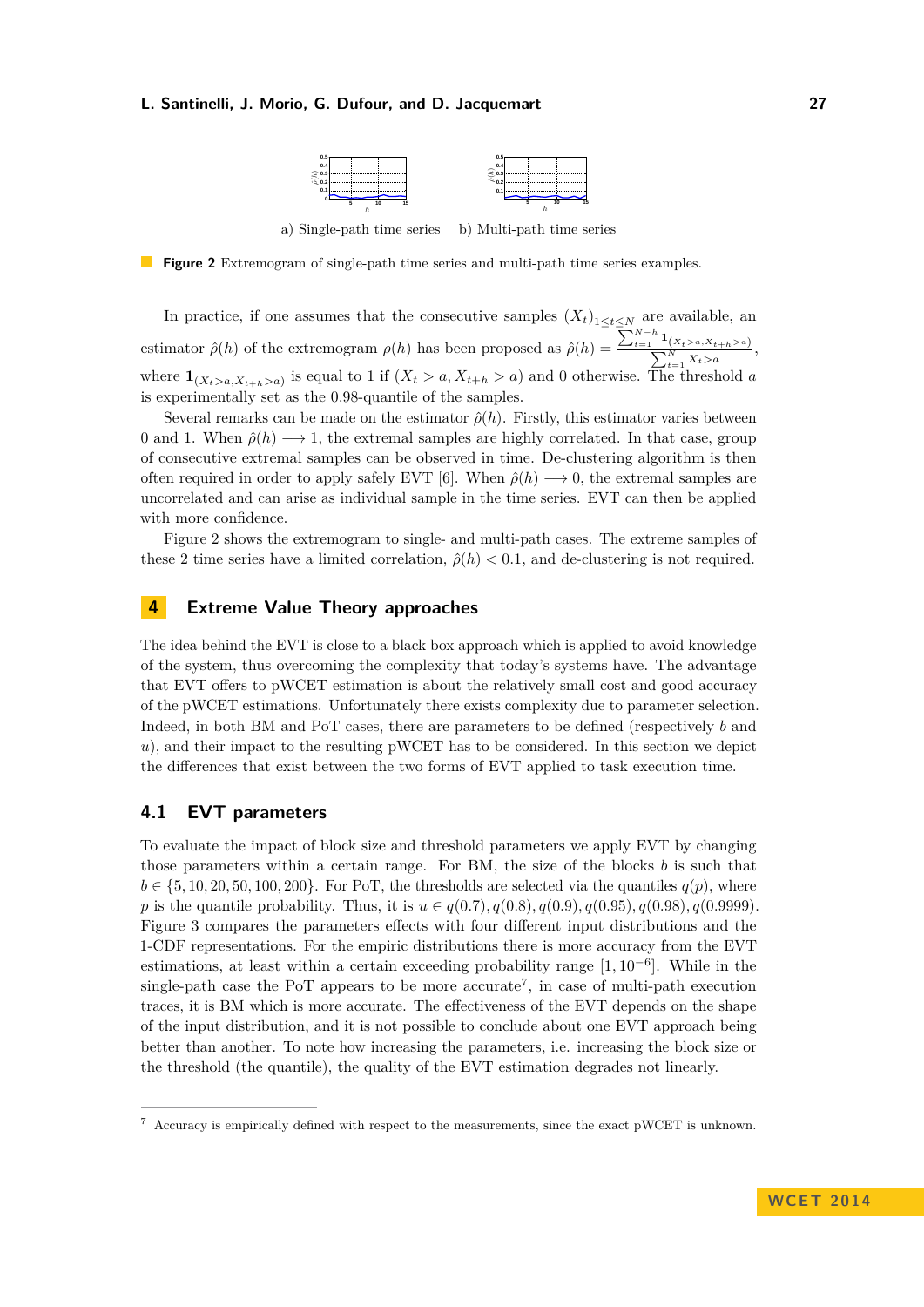<span id="page-7-0"></span>

**Figure 3** EVT pWCET distributions and values varying block size and threshold.

<span id="page-7-1"></span>Table 2 10<sup>-9</sup> exceeding thresholds with different EVT parameters compared with the measured value.

|               | max   | BM $b=5$     | BM $b=10$    | BM $b=20$    | BM $b=50$     | $BM b = 100$  | BM $b = 200$    |
|---------------|-------|--------------|--------------|--------------|---------------|---------------|-----------------|
| $single-path$ | 13755 | 14388        | 14312        | 14184        | 13886         | 13894         | 13918           |
| $multi-path$  | 6750  | 41812        | 26353        | 19065        | 6779          | 6820          | 6920            |
|               | max   | PoT $p(0.7)$ | PoT $p(0.8)$ | PoT $p(0.9)$ | PoT $p(0.95)$ | PoT $p(0.98)$ | PoT $p(0.9999)$ |
| $single-path$ | 13755 | 13758        | 13758        | 13769        | 14006         | 14729         | 13752           |
| $multi-path$  | 6750  | 6861         | 6861         | 6974         | 34563         | $4.94 * 10^8$ | 6851            |
|               | max   | u, p(0.7)    | u, p(0.8)    | u, p(0.9)    | u, p(0.95)    | u, p(0.98)    | u, p(0.9999)    |
| $single-path$ | 13755 | 13623        | 13636        | 13684        | 13695         | 13701         | 13751           |
| $multi-path$  | 6750  | 3985         | 6697         | 6712         | 6714          | 6715          | 6832.33         |

In Table [2](#page-7-1) it considered the pWCET tuple definition  $\langle C^*, 10^{-9} \rangle$ . Here is understandable the difficulty that EVT has in accurately estimating the pWCET with extreme parameters, such as small *b* and PoT with few values above the threshold ( $u = 0.9$  or more). Estimated  $C^*$  at limit cases are either very far from the measured values, i.e. multi-path with  $u = 0.95$ ,  $u = 0.98$ , and  $b \le 20$ , or very close to the measured values, i.e.  $b = 100$  and  $b = 200$ . Both PoT and BM pWCET estimation remains safe with no underestimations. But while increasing *b* the pessimism decreases, and perhaps the capability of embedding rare events decreases, increasing *u* it is the accuracy of the pWCET estimation to reduce resulting into more pessimistic pWCET estimations. In case of multi-path those trends are more evident due to the multi-variate distribution the EVT has to handle. In there, interesting are the results for  $u = 0.98$  and  $u = 0.9999$ , respectively with a huge pWCET estimation and a maybe too small one. Critical cases have to be avoided in order to PoT safe and sound. Last three rows of the table are the thresholds used by the PoT at the respective quantiles, to give an idea about where are the estimated pWCETs.

Both table and figure describe outline the complexity in selecting the best parameter, which depends on the input measured distribution.

## **4.2 EVT robustness: estimation of relative error**

Bootstrap [\[4\]](#page-9-14) is a well-known statistical method that enables to estimate characteristics of a statistics. It can notably be applied to estimate relative error and confidence interval of the pWCET distribution and quantiles obtained with EVT.

For that purpose, it is firstly needed to re-sample the data  $X_1, \ldots, X_N$  to obtain a bootstrap re-sample  $X_1^*, \ldots, X_M^*$ . The term  $X_j^*$  is a sample set of size N and is determined from  $X_1, \ldots, X_N$  by random sampling with replacement. From the bootstrap re-sample  $X_1^*, \ldots, X_M^*$ , one can then estimate *M* pWCET distributions,  $\text{pWCEPT}_1, \ldots, \text{pWCEPT}_N$  and the associated 10−<sup>9</sup> -quantiles obtained with EVT. The relative errors or the 95% confidence interval of these quantities are then easily computable.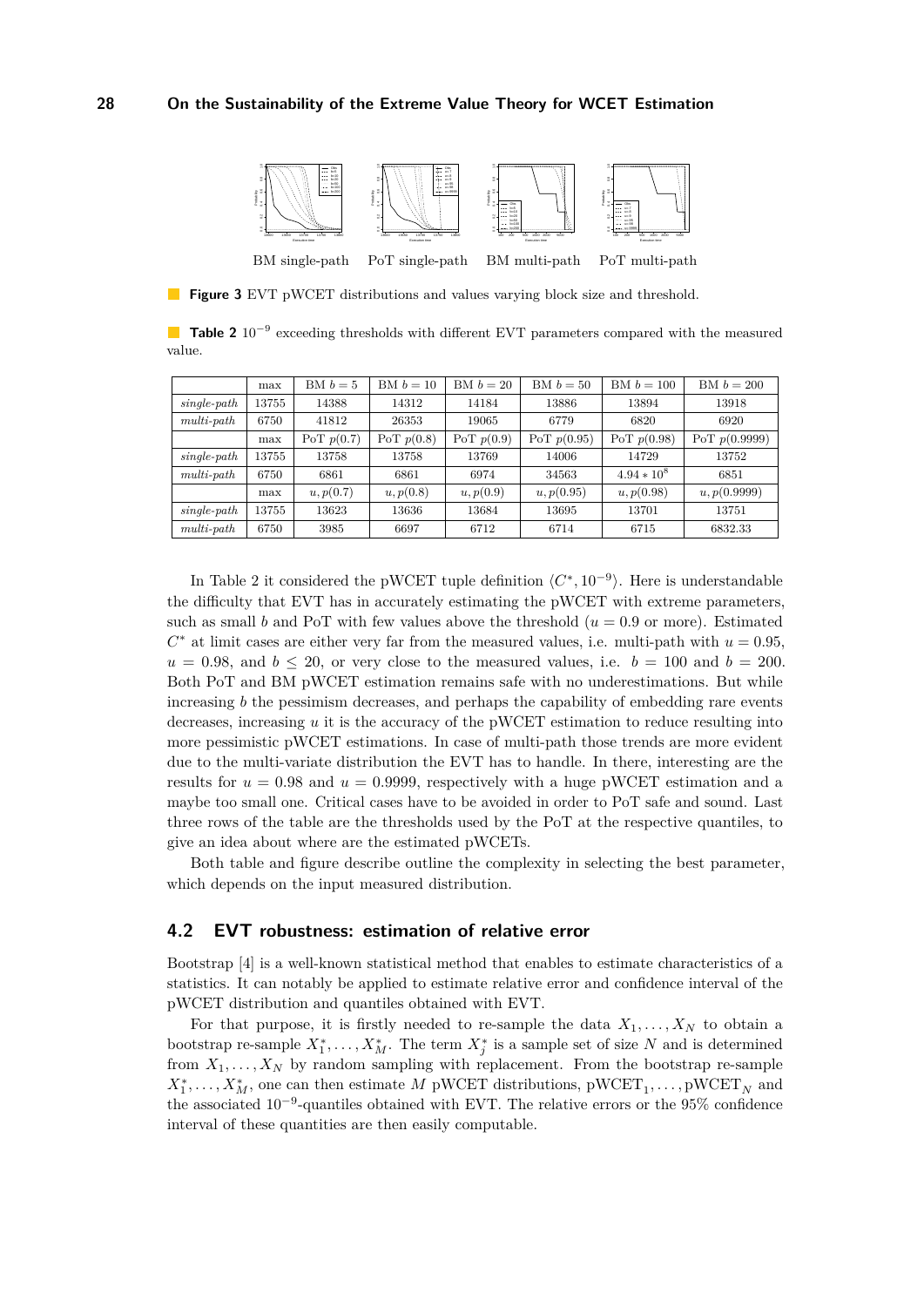<span id="page-8-0"></span>



BM and multi-path PoT and multi-path

<span id="page-8-1"></span>**Figure 5** EVT path variation and frequency impact.

Let us apply bootstrap to estimate relative errors and confidence interval for singleand multi-path series with  $M = 100$ . The pWCET distribution and its corresponding relative error are plotted in Figure [4](#page-8-0) for single-path series. The  $10^{-9}$  quantile of the pWCET distribution is equal to 13766 with [13743*,* 13797] as 95% confidence interval. The pWCET distribution and its corresponding relative error are plotted in Figure [4](#page-8-0) for multi-path series. The 10<sup>−</sup><sup>9</sup> quantile of the pWCET distribution is equal to 6922 with [6730*,* 7454] as 95% confidence interval. In both single- and multi-path series, the pWCET distribution obtained with bootstrap is smooth since it is estimated with a mean operator. The accuracy of the pWCET distribution decreases with execution time, indeed the probability associated to pWCET becomes very low when execution time increases. This probability is thus badly estimated since the number of samples *N* is constant.

## **4.3 EVT robustness: completeness**

In this section we show some of the limits of the EVT once applied to the worst-case execution time problem. It is due to the knowledge of the system: in order to be effective (and safe), the EVT has to know which are the worst case execution conditions.

In Figure [5](#page-8-1) we have applied the artificial multi-modal distribution as input to the EVT. The multi-modal distribution has been obtained combining three normal distributions with different mean values. In our test we have changed the execution time inputs. "first" is the measurement trace obtained from the normal distribution with the smallest mean. The EVT applied to that trace of observations is labeled "first". "first-second" is the case where the EVT is applied to a trace obtained with the least mean and second least mean normal distributions. "all" has the whole set of observations from the three distributions. We notice that, just with partial information (not the whole multi-modal distribution but portions of it), the EVT is not able to safely infer the extremes, and thus pWCETs.

The EVT needs complete set of inputs (depicting the measurement conditions) in order to be safe: EVT robustness depends on the knowledge of the system and its execution conditions, including variability sources due to input variability and path coverage.